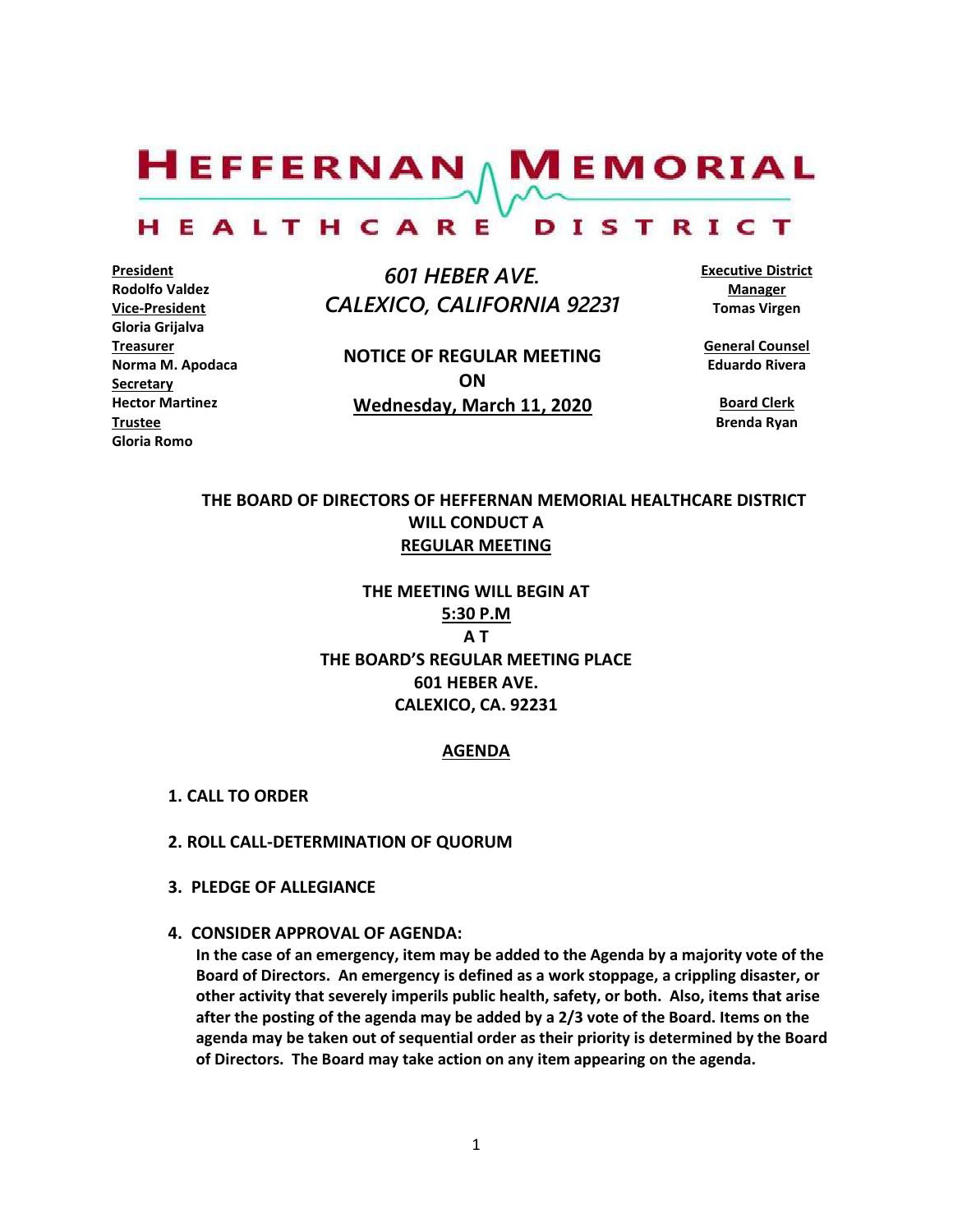- **5. CLOSED SESSION: (5:30 p.m. – 6:00 p.m.)**
	- **a. Pursuant to Resolution No. 2010-3 adopted by this Board on June 8, 2010, Health & Safety Code Section 32106 (b), deliberation and possible action as a trade secret regarding a possible arrangement with third party concerning off-site medical diagnoses and treatment.**
- **6. PUBLIC COMMENT TIME:**

**Public comment time on items not appearing on the agenda will be limited to 5 minutes per person and 15 minutes per subject. The Board may find it necessary to limit total time allowable for all public comment on items not appearing on the agenda at anyone meeting to one hour. Persons desiring longer public comment time and/or action on specific items shall contact the Secretary and request that the item be placed on the agenda for the next regular meeting.**

- **7. REPORTS ON MEETING AND EVENTS ATTENDED BY DIRECTORS, AND AUTHORIZATION FOR DIRECTOR ATTENDANCE AT UPCOMING MEETINGS AND EVENTS/DIRECTORS COMMENTS:**
	- **a. Brief reports by Directors on meetings and event attended. Schedule of upcoming Board meetings and events.**
- **8. REPORTS BY ALL HMHD COMMITTEES**
- **9. COMMENTS BY PROMOTION AND PUBLIC RELATIONS TONY PIMENTEL**
- **10. COMMENTS BY EXECUTIVE DISTRICT MANAGER TOMAS VIRGEN**
- **11. COMMENTS BY GENERAL COUNSEL EDUARDO RIVERA**

## **12. INFORMATION ITEMS:**

**a. Presentation/Report on Pro-Active Program**

## **13. DISCUSSION AND/OR ACTION ITEMS:**

- **a. Discussion and/or action: FY 2018-2019 audit update.**
- **b. Discussion and/or action: Presentation on 400 Mary Ave.**

## **14. ITEMS FOR FUTURE AGENDAS:**

**This item is placed on the agenda to enable the Board to identify and schedule future items for discussion at upcoming Board meetings and/or identify press release opportunities.**

## **15. ADJOURNMENT:**

- **a. Regular Board meetings are held on the second and fourth Wednesday of each month.**
- **b. The next regular meeting of the Board will be held at 5:30 P.M., March 25, 2020.**